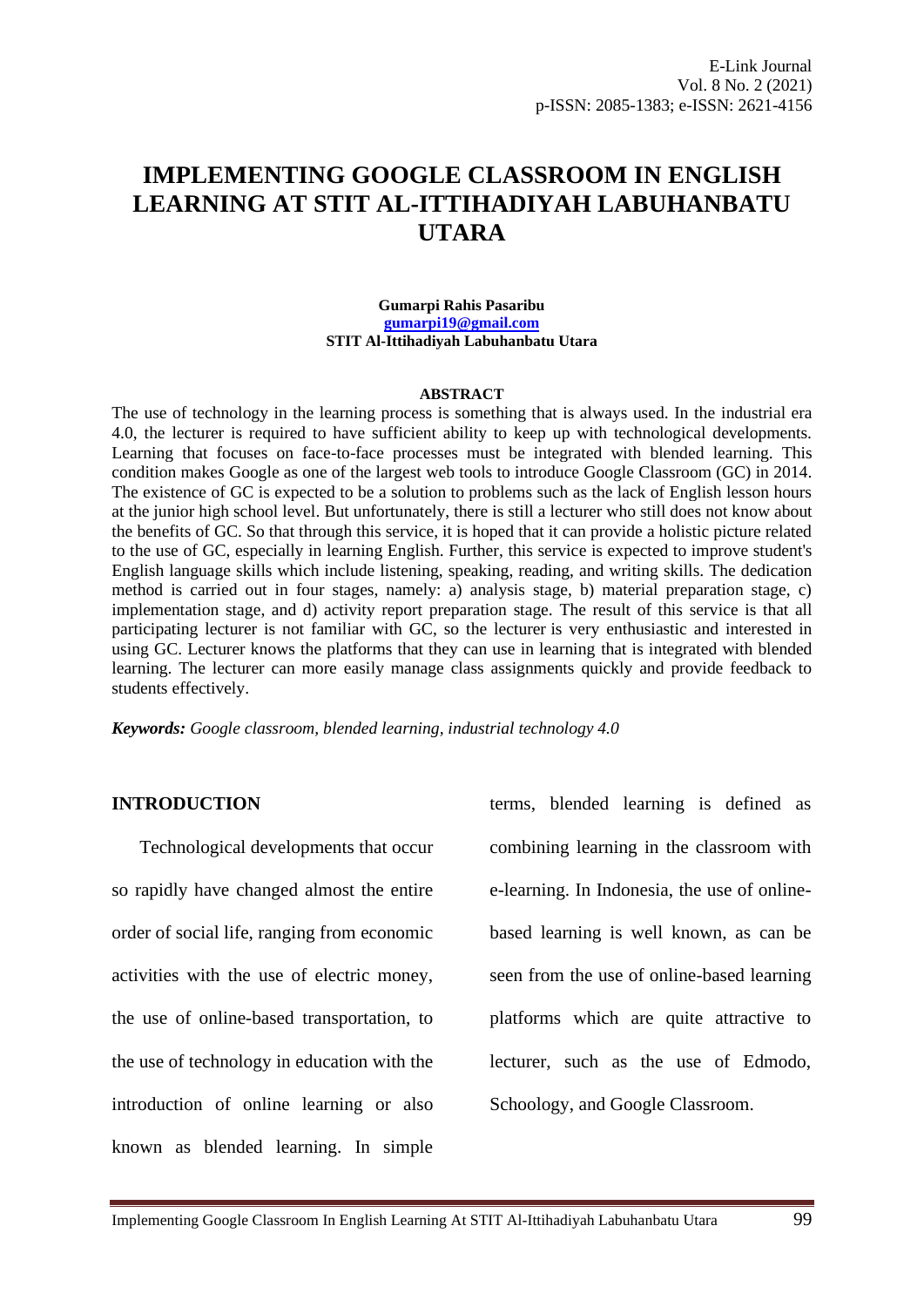Google as a web tool platform that is very interesting and has many functions, makes it easy for its users to get various kinds of information needed. In 2014, Google introduced a special platform that is used as a tool to assist the implementation of learning, namely Google Classroom. Google Classroom (GC) helps lecturer to create and organize classwork quickly and easily, provide direct feedback to students efficiently, and communicate with students without being limited by space and time. GC is considered as the best platform that can improve teacher performance. GC provides very useful facilities that students can take advantage of. GC helps lecturer to organize classes, utilize time and improve the quality of communication with students (Latif, 2016).

However, through several literature reviews, the use of GC has not been widely used. This is caused by various factors, including technical, tactical, economic, and social factors. In fact, the use of GC can help lecturer to overcome the limited number of hours of English lessons in schools. This is supported by Megahantara (2017) giving a positive impact in the learning process.

At this time students get English learning materials only focusing on developing linguistic knowledge such as grammar and understanding of reading texts, whereas in reality the ability to communicate which is reflected in the ability to speak, listen, read and write English is a capital which is an important point that must be developed. . This happens due to the limited number of hours of lessons and the large number of students who average 30-40 people in one class, so that lecturer have difficulty in assess the English language ability of each student with a limit of the number of hours of lessons in 1 week as much as 4 hours of lessons.

Seeing the existing problems and the usefulness of GC, this service would like to introduce the use of GC in the English language learning process to junior high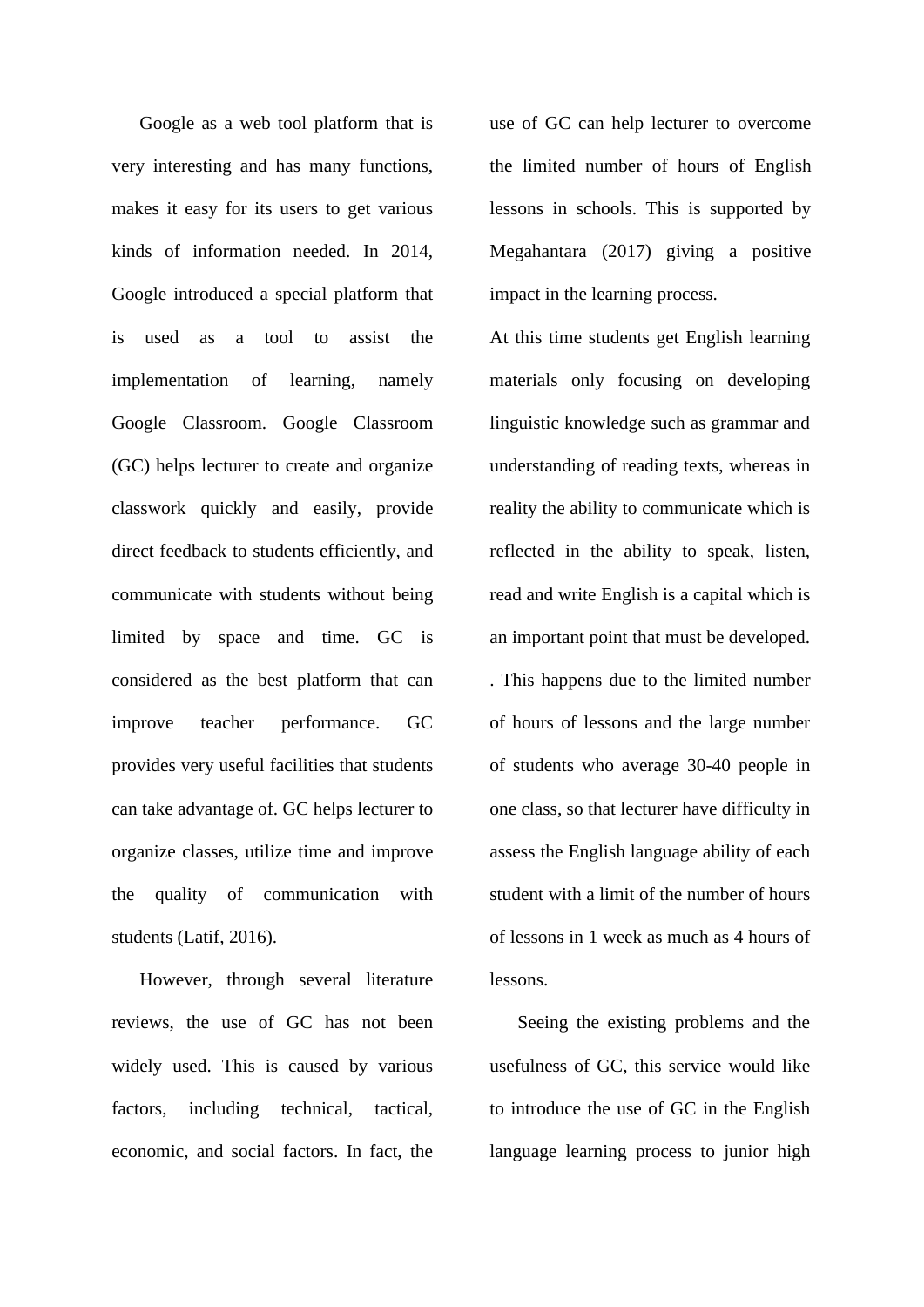school lecturer and the equivalent in the Jalan Cagak sub-district, Subang district. The purpose of this service is the application of Google Classroom in the English learning process. It aims at the use of GC in English subjects, which more broadly is to develop students' English skills.

The year 2018 was a turning point for the introduction of industry 4.0, where all social, economic, political, and even educational aspects rely on the greatness of technology, especially internet use. This is supported by Holyes & Lagrange (2010) that the most influential thing in the world of education is the use of technology. In the world of ICT education is not new, where the use of information media such as Schoology or Edmodo as learning media is included in the widely used English learning application.

In general, ICT in learning can be defined as the use of internet media in the learning process. In a simpler perspective, the use of computers, projectors,

television, radio, and other electronic devices in the learning process is also considered a form of using ICT (Fu, 2013). In the development of the learning process, we know that there are pros and cons to the use of ICT. However, ICT in general can facilitate the learning process where lecturer can have a wider workspace. This is also supported by the opinion of Suryani (2010), where the use of ICT in the classroom has many advantages that can help the learning process. Using technology can make students more active. Students will also be more aware of what information they need,

Google as one of the largest web tool providers in the world introduced Google Apps for Education, abbreviated as GAFE. One of the applications that contained in GAFE is Google Classroom which was first introduced in 2014. This application is an application that can be easily accessed by all lecturer and students. GC can be used on both home computers, laptops, and even strings. For string users with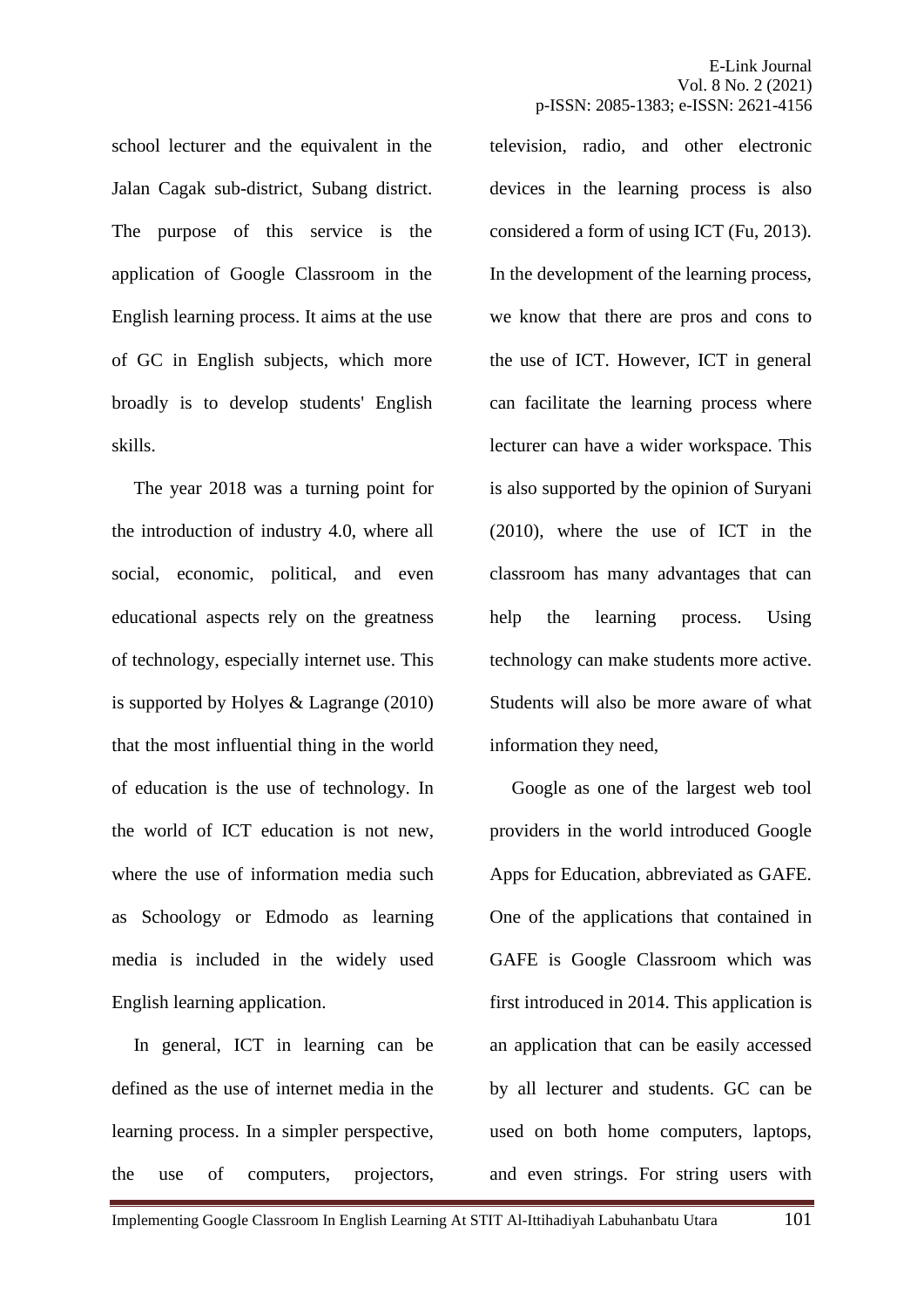Android and IOS operating systems, GC can be accessed easily on the Google Play Store and Apple Store.

GC is a free application, so GC is considered very suitable for use in developing countries, or specifically can be used by schools that have limited funds in developing the use of ICT in their learning process. GC can also be used as a tool to regulate the learning system at the school to college level. With GC lecturer can effectively and efficiently manage classrooms (Azhar & Iqbal, 2018).

English language skills are grouped into two groups, namely receptive skills and productive skills (Lotherington, 2004). Receptive skills focus on developing students in obtaining information from spoken and written sources. Skills included in this group are listening and reading skills. While Productive skills focus on developing students in making a written work and being able to communicate well using a certain

language. Skills included in this group are speaking and writing skills.

Likewise, between the ability to read and write, writing is considered as a result of good reading skills, and by having good reading skills students will have wider access to explore their writing skills. This is supported by a statement from Lorena & Sadiku (2015), listening and speaking are integrated skills, and it will be effective to make effective communication, while, reading and writing are integrated too and make effective written communication. In other words, combining all these skills can be a very good solution to improve students' communication both in oral and written communication.

# **RESEARCH METHOD**

The stages of this service include four stages, namely: a) the analysis stage, b) the material preparation stage, c) the implementation stage, and d) the activity report preparation stage.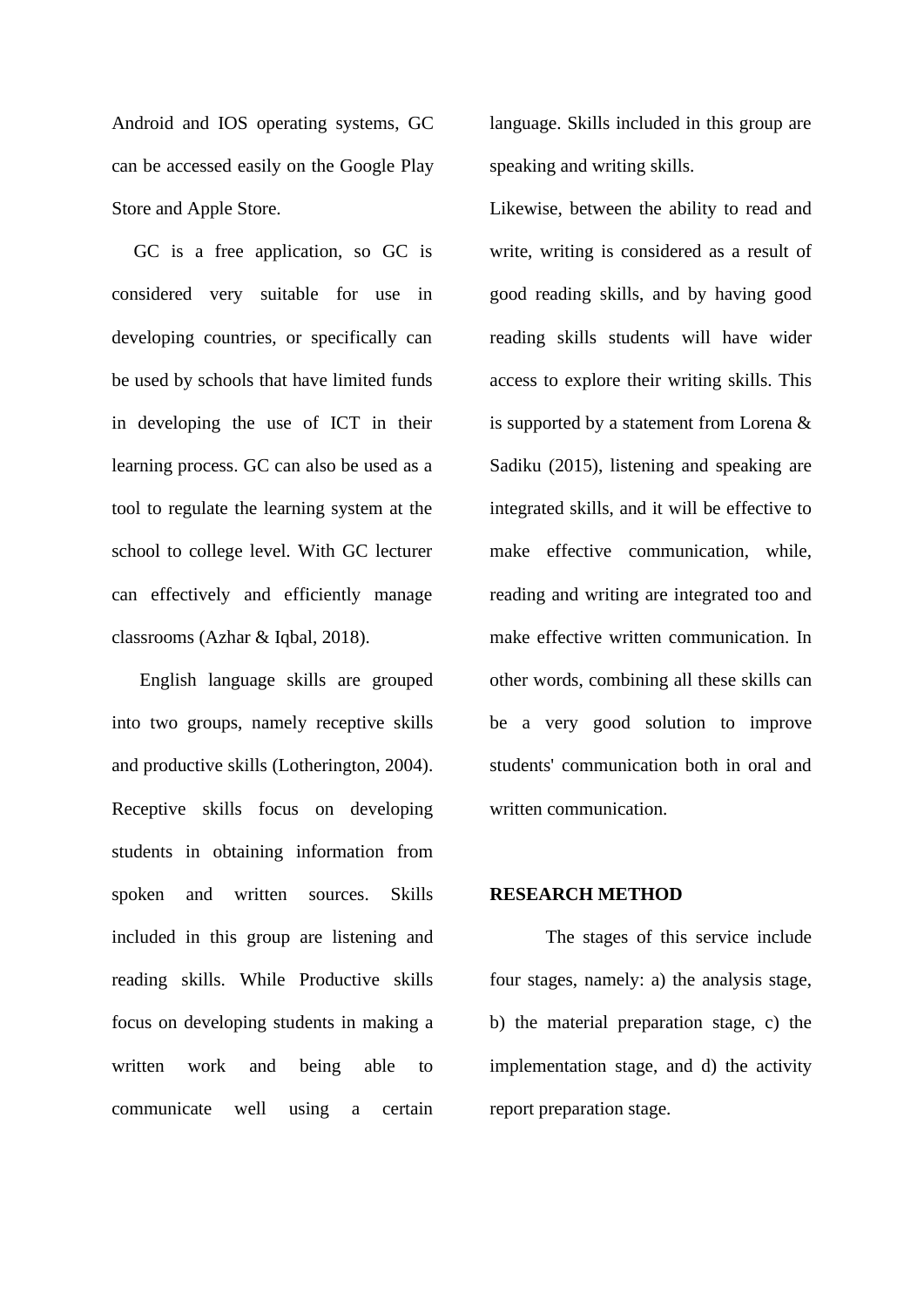E-Link Journal Vol. 8 No. 2 (2021) p-ISSN: [2085-1383;](http://issn.pdii.lipi.go.id/issn.cgi?daftar&&&&&2085-1383) e-ISSN: 2621-4156

1. Stages of analysis

At this stage, we conducted interviews with the lecture of the English of STIT Al-Ittihadiyah Labuhanbatu Utara explained about the activities to be carried out. This activity was attended by lecturer of English subjects at STIT Al-Ittihadiyah Labuhanbatu Utara. Google Classroom was chosen to increase the use of technology in learning to facilitate classroom management to achieve effective learning objectives.

2. Stages of Material Preparation The implementation team made the preparation of materials based on the previous analysis stages. At this stage, the team compiled guidelines for using Google Classroom by using several references that were in accordance with the material. The following are definitions and guidelines for using Google Classroom for lecturer.

3. Stages of implementation

This activity was carried out on Saturday, August 11, 2021, in STIT Al-Ittihadiyah Labuhanbatu Utara. At this stage, the presenter explained what GC is and what benefits we will get as lecturer by creating GC accounts for our students. The next speaker explained how the steps in creating a google classroom account were. Lecturer are asked to take out their smartphones and access Google Classroom. The lecturer was very enthusiastic in creating a google classroom account and immediately put it into practice. In addition, lectyrer can create assignments, quizzes, or distribute assignments to students.

4. Stages of preparing activity reports

At this stage, the team reports on activities and the results of service activities that have been carried out. The results of the activities carried out are made for community service journals.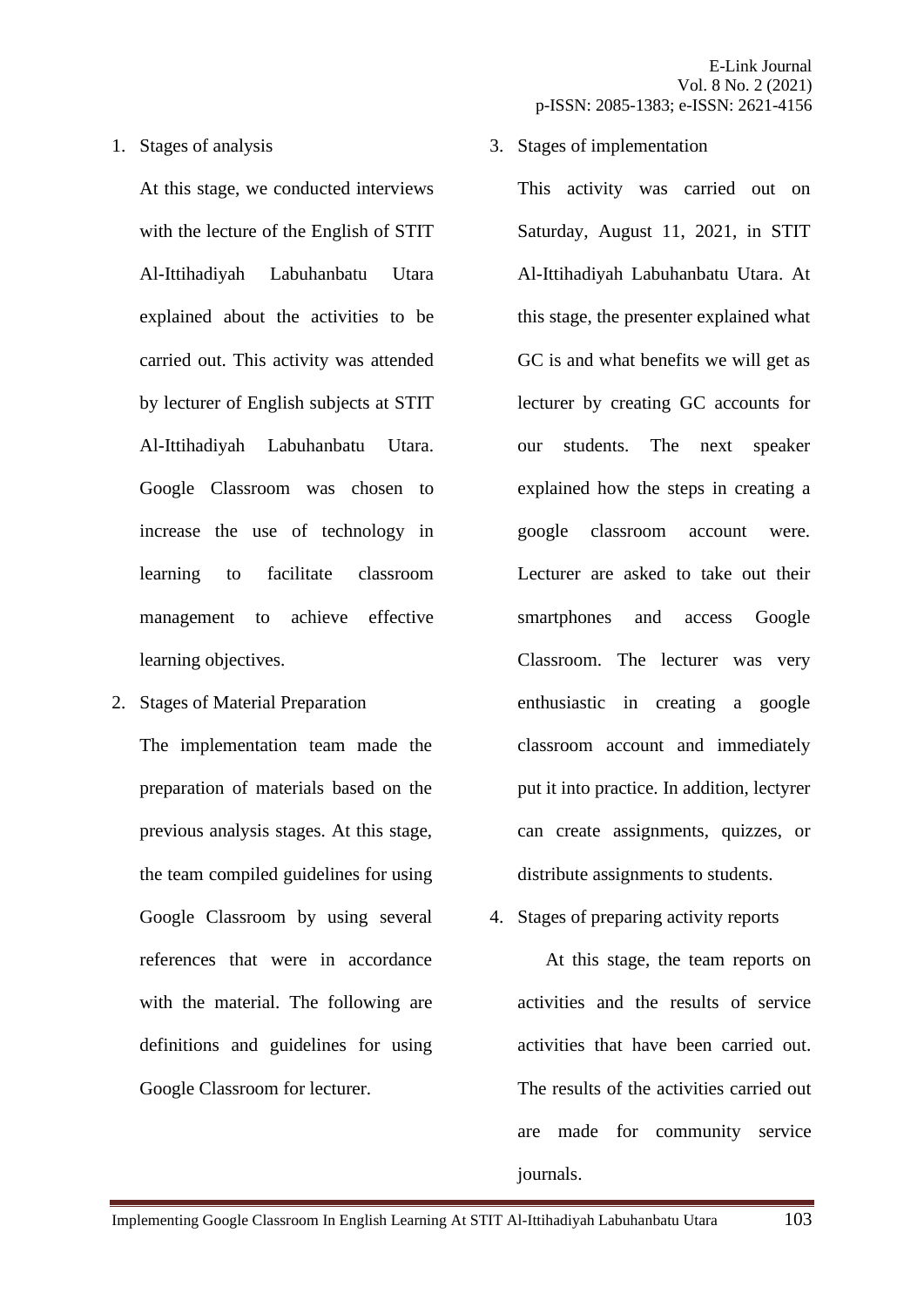#### **FINDINGS AND DISCUSSION**

## *Findings*

After conducting training activities on google classroom for the lecturer of STIT Al-Ittihadiyah Labuhanbatu Utara, there were six findings, including:

First, the lecturer did not know anything about Google Classroom. So that lecturer have not taken advantage of the use of this technology in classroom management. The presenter explained in advance what google classroom is and what are the advantages when we use GC. Then, the presenter explains how to create a GC account. Here's how to get into GC is:

- 1. Open a browser then type google classroom. The speaker ensures that the lecturer already have a google account. After that a login page will appear and then the teacher enters his google account.
- 2. If it is successful, on the Google account page there will be an option, namely logging in as a lecturer and student. Choose as a teacher.
- 3. Then, on the home page  $a + sign$  will appear, click to create a class. Fill in the name of the class, subject and classroom.
- 4. After that, the teacher can choose what information will be conveyed in class. There are announcements. assignments, questions.
- 5. The lecturer then distributes the class code to his students and students follow the steps at the beginning but join as students.
- 6. Students who have joined the class can be seen in the student list on the google classroom.

# *Discussion*

After being guided by the presenters and the team to create a google classroom account. To make it easier for the lecturer to be made into five groups and the lecturer immediately created a google classroom account.

Second, the lecturer is very enthusiastic to make google classroom. This can be seen with all lecturers creating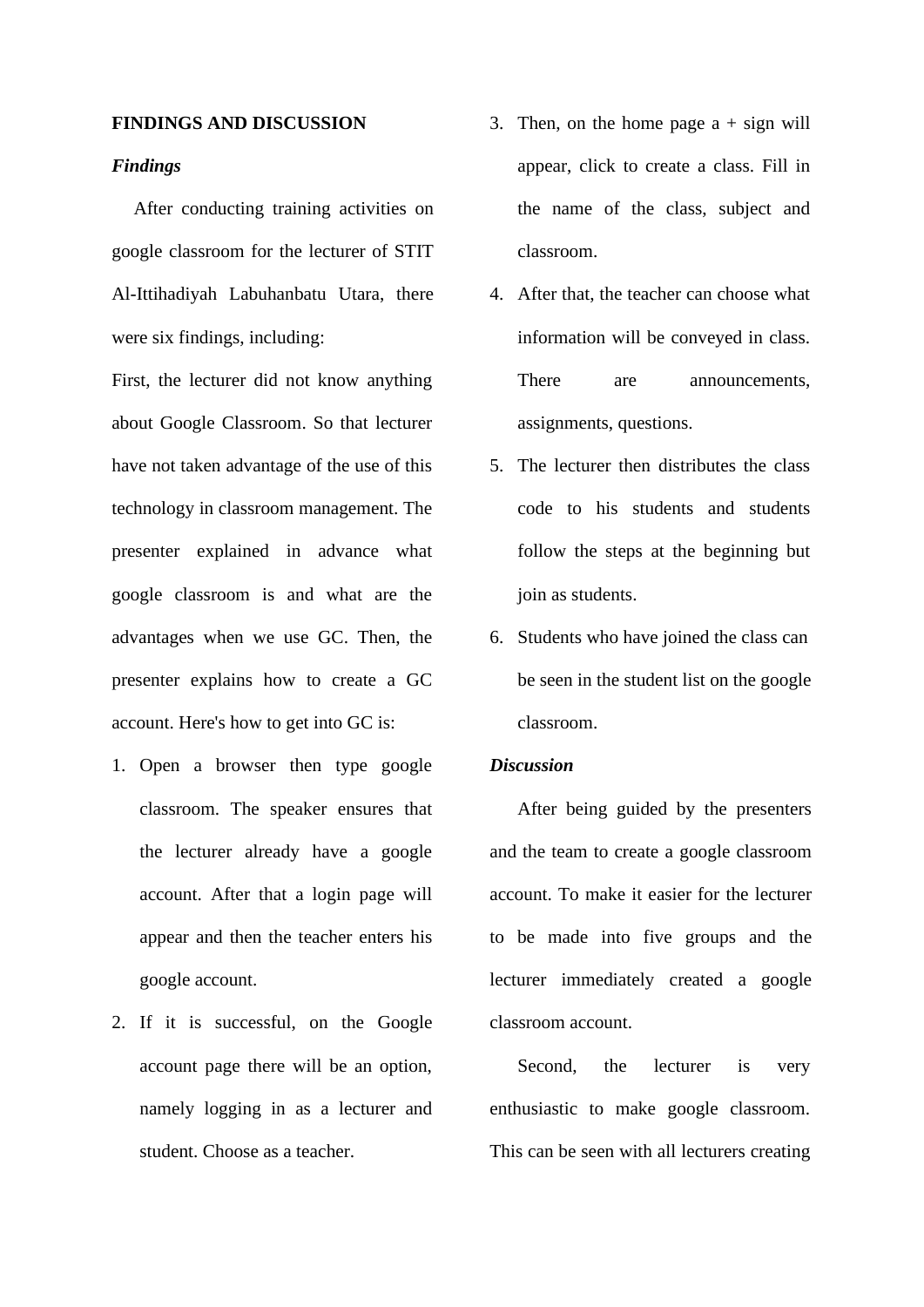accounts and asking the presenters and the team when they face problems in making them. It is easier for lecturer to see and check the results of children's assignments without having to carry a lot of paper. Then, it is also easier for students to see the results of feedback given by lecturer anywhere, because GC can be accessed anywhere, not only at school but at home as well.

Third, from the results of interviews with lecturer, GC makes the data more centralized. So the teacher will no longer forget to save student data when students have done assignments, because all data is already stored in a google account. This can make learning more effective and efficient.

Fourth, lecturer can establish good communication and cooperation with their students. Because students can upload and ask what they don't understand, especially the material in the class. The teacher can also immediately explain when there are students who do not understand.

Fifth, the use of Google Classroom also supports the government's program on going green. This can be seen by reducing the use of paper used in collecting assignments, students type their assignments in MS Word and send them directly to the GC without having to print them. So, indirectly with the use of GC we help to protect the environment.

Sixth, one of the teacher participants had problems logging into his GC account because of his internet connection. This can be solved by using wifi from the presenter. However, this is a reference that a good internet connection is needed when we use GC. So, facilities in schools must also be supported by good internet facilities so that Google Classroom can be used by lecturer and students.

In general, the implementation of training activities for lecturer went well and smoothly. This proves that this training provides benefits to the lecturer and helps them to implement it in the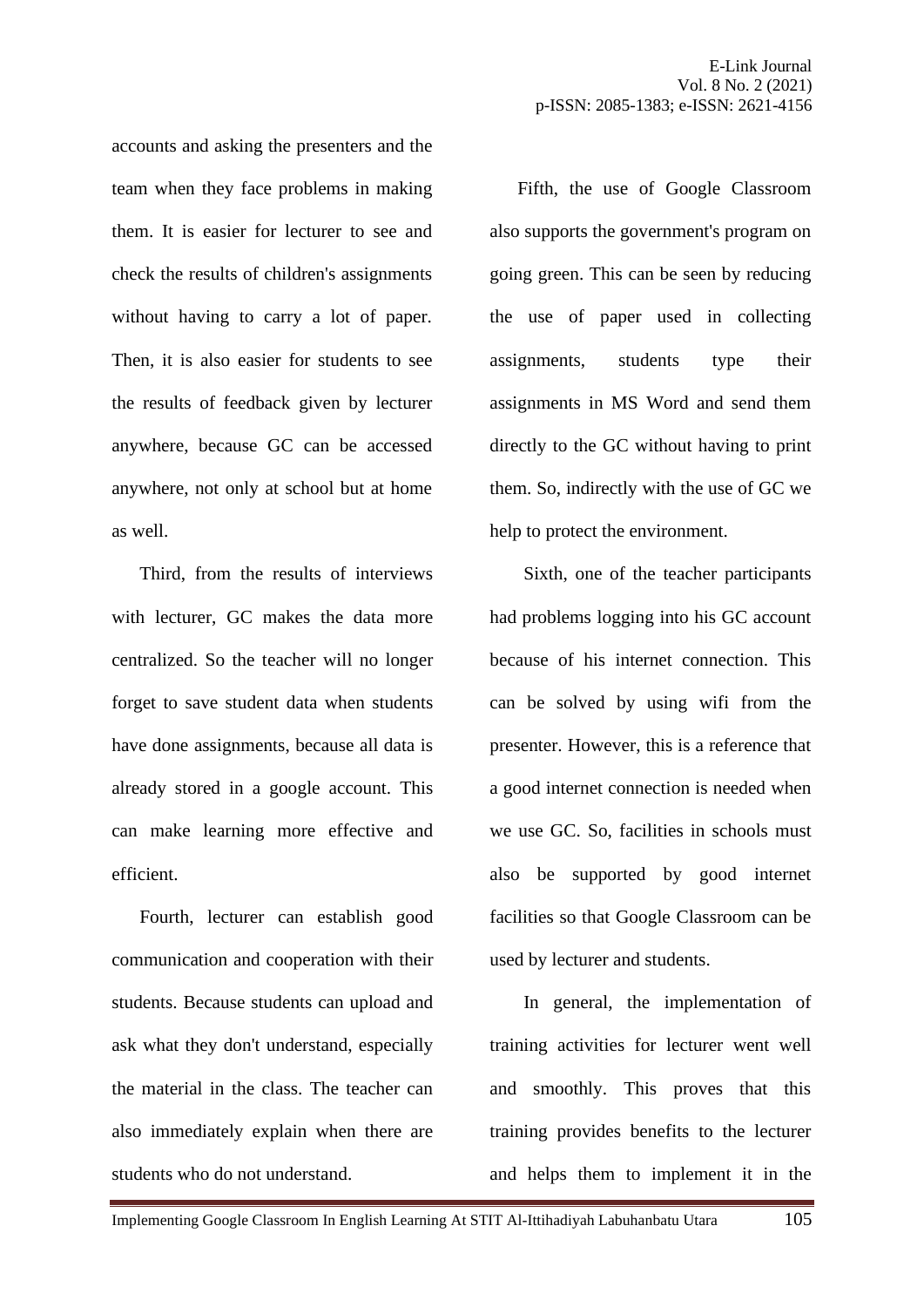classroom. It aims to improve the quality of learning in order to achieve learning objectives. This is in accordance with his theory that the use of technology has a positive impact on learning (Megahantara, 2017).

## **CONCLUSION AND SUGGESTION**

(Based on the discussion, it can be concluded that the google classroom training for lecturer in junior high schools in Subang provides tremendous benefits for lecturer. Lecturers are very enthusiastic and interested in using google classroom, lecturer know the applications they can use in learning, lecturer can more easily manage classes, save time, and provide examples for students to protect the environment by reducing paper use.

However, facilities such as the availability of good connections must also be supported by each school. Because with good facilities it can make it easier to use a google classroom account. This is in line with the demands of education in the 4.0

era. Thus, a good synergy is needed not only for the creativity of the teacher but also for the facilities to be in line to achieve a better quality of learning.

# **REFERENCES**

- Azhar, KA, & Iqbal, N. (2018). Effectiveness of Google Classroom: Lecturer' Perceptions EFFECTIVENESS OF GOOGLE CLASSROOM : LECTURER '.PRIZREN SOCIAL SCIENCE JOURNAL, 2(2), 1–16.
- Fu, JS (2013). ICT in Education: A Critical Literature Review and Its Implications Jo Shan Fu. International Journal of Education and Development Using Information and Communication Technology (IJEDICT, 9(1), 112–125.
- Holyes, C., & Lagrange, J.-B. (2010). Mathematics Education and Technology-Rethinking the Terrain. (C. Holyes & J.-B. Lagrange, Eds.) (17th ed.). London: Springer.
- Husain, N. (2015). What is Language? English Language Language as Skill. Research Gate, (March), 1–11.
- Latif, S. (2016). Learning Engagement in Virtual Environments. International Journal of *Computer Application*, 148(11), 7–13. Retrieved from https://www.ijcaonline.org/archives/ volume148/number11/25799- 2016911289.
- Lorena, C., & Sadiku, M. (2015). The Importance of Four Skills Reading, Speaking, Writing, Listening in a Lesson Hour. European Journal of